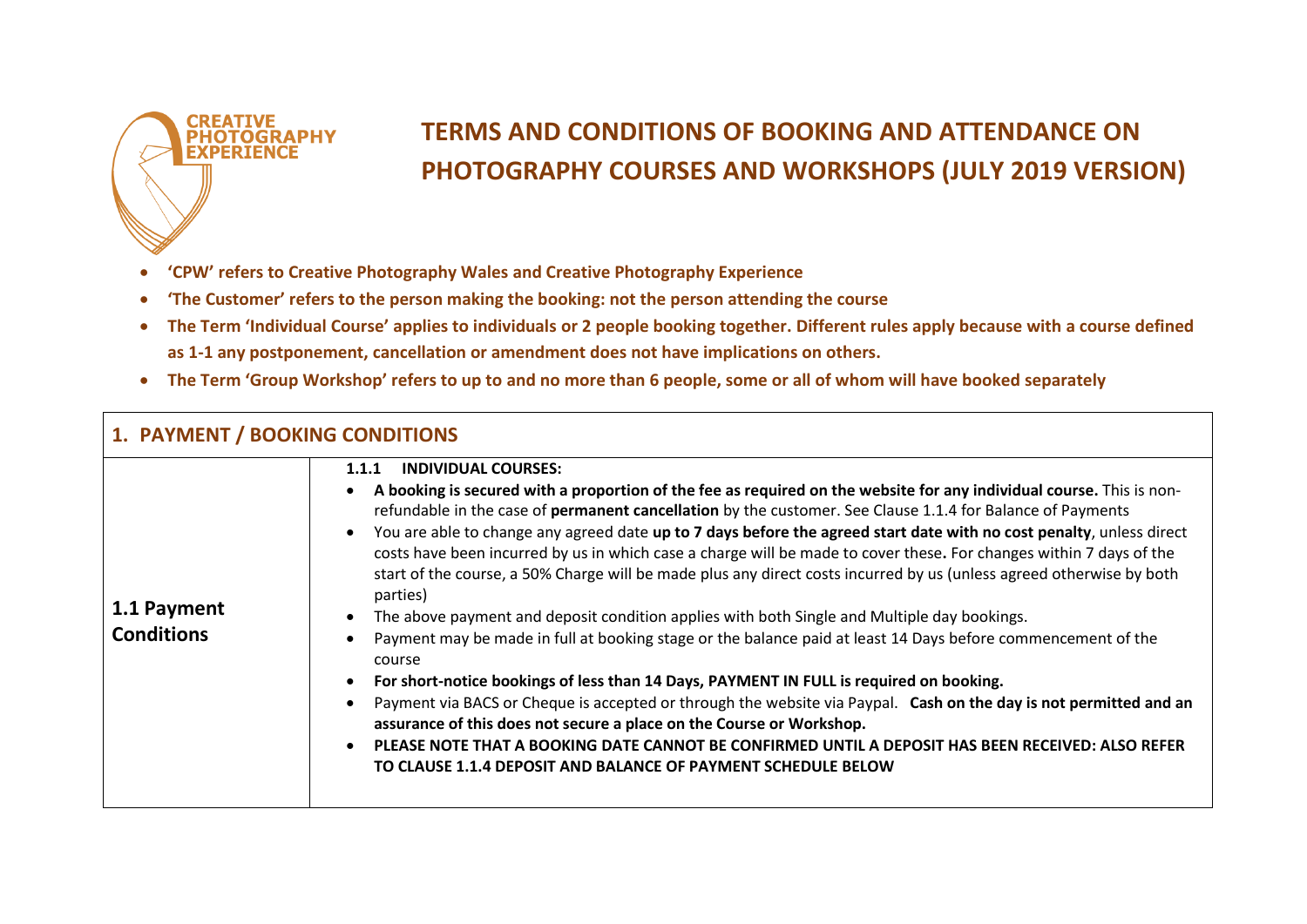|                                                           | <b>1.1.2 GROUP WORKSHOPS</b>                                                                                                                                                                                                                                                                                                                                                                                                                                                                                                                                                                                                                                                                                                                                                                                                                                                                                                                                                                                                                                                                                            |
|-----------------------------------------------------------|-------------------------------------------------------------------------------------------------------------------------------------------------------------------------------------------------------------------------------------------------------------------------------------------------------------------------------------------------------------------------------------------------------------------------------------------------------------------------------------------------------------------------------------------------------------------------------------------------------------------------------------------------------------------------------------------------------------------------------------------------------------------------------------------------------------------------------------------------------------------------------------------------------------------------------------------------------------------------------------------------------------------------------------------------------------------------------------------------------------------------|
|                                                           | • All terms and conditions apply as per Individual Workshops.                                                                                                                                                                                                                                                                                                                                                                                                                                                                                                                                                                                                                                                                                                                                                                                                                                                                                                                                                                                                                                                           |
|                                                           | 1.1.3 GROUPS BOOKING TOGETHER (E.G. GROUPS OF FRIENDS, COLLEAGUES OR CAMERA CLUBS)<br>All terms and conditions apply as per Individual Workshops. However, CPW will recalculate the cost per person before<br>$\bullet$<br>making any appropriate refunds in the event of cancellation by some but not all members of the Group as fees are<br>based on a sliding scale depending on numbers actually attending.                                                                                                                                                                                                                                                                                                                                                                                                                                                                                                                                                                                                                                                                                                        |
|                                                           | 1.1.4 DEPOSIT ARRANGEMENTS AND BALANCE OF PAYMENT SCHEDULE<br>The Website will normally take a deposit at booking stage; the deposit averages 25% of the total payment. The<br>amount of this and the total payment due is clearly stated on the booking page. Full payment is only taken on<br>workshops less than £100 full payment. If paying directly, the Customer is given a choice of paying a deposit or paying<br>in full.<br>For courses or workshops of total value up to and including £500 in which a deposit only has been paid, the full<br>balance becomes due a minimum of One Month before commencement of the workshop. This is payable by BACS Bank<br>Transfer unless otherwise agreed.<br>For larger fees exceeding £500 in any one booking, you will be forwarded a schedule of payment dates on booking. This<br>will normally be:<br>- Initial Deposit amount: Sum as paid on Booking via Paypal or BACS<br>- Balance to 50% of the total (50% less deposit): Two Months prior to Course or Workshop Commencement<br>- Remaining 50%: Payable One Month before workshop or course commencement |
|                                                           | 1.2.1 PERMANENT CANCELLATION BY CPW:<br>A full refund on both Individual and Group Workshops will be made of ALL sums paid to us. We will normally offer<br>$\bullet$<br>alternative workshops but this does not affect your right to a full refund. We commit to giving a minimum 14 DAYS<br>notice of any cancellation. Normally Group Workshops will be cancelled or postponed if less than 3 people have<br>confirmed bookings, however we may on occasions proceed with fewer on the workshop.                                                                                                                                                                                                                                                                                                                                                                                                                                                                                                                                                                                                                     |
| <b>1.2 Cancellation</b><br>prior to Course or<br>Workshop | 1.2.2 PERMANENT CANCELLATION BY THE CUSTOMER:<br>The agreed deposit (50% of the full payment or fixed fee as requested on any specific course or workshop) is non-<br>$\bullet$<br>refundable. However, it may at our discretion, be used as payment or part payment towards any other course or<br>workshop completed within one year of booking.<br>All balances of payment apart from the deposit will be refunded if cancelled more than 14 Days before course<br>commences.                                                                                                                                                                                                                                                                                                                                                                                                                                                                                                                                                                                                                                        |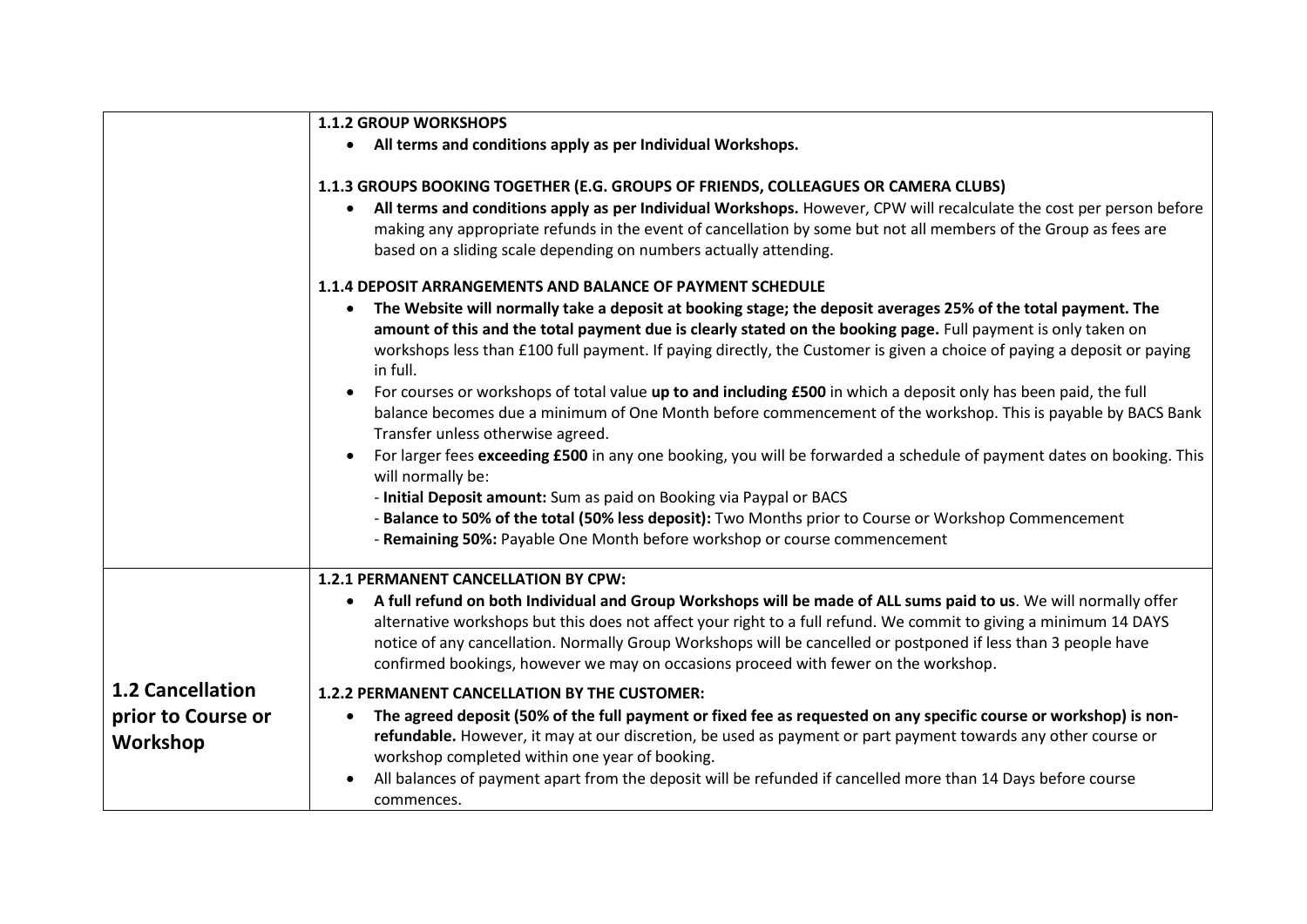|                                                          | 50% of balances will be refunded if cancelled less than 7 days before course commences<br>$\bullet$                                                                                                                                                                                                                                                                                                                                                                                                                                          |
|----------------------------------------------------------|----------------------------------------------------------------------------------------------------------------------------------------------------------------------------------------------------------------------------------------------------------------------------------------------------------------------------------------------------------------------------------------------------------------------------------------------------------------------------------------------------------------------------------------------|
|                                                          | If cancelled within 7 days, no balance refund is available<br>$\bullet$                                                                                                                                                                                                                                                                                                                                                                                                                                                                      |
|                                                          | If the fee is paid in full at the outset, the payment will be split between the deposit and balance and the above<br>$\bullet$<br>conditions apply to each proportion as applicable.                                                                                                                                                                                                                                                                                                                                                         |
|                                                          | <b>1.3.1 TERMINATION BY CPW:</b>                                                                                                                                                                                                                                                                                                                                                                                                                                                                                                             |
|                                                          | CPW reserves the right to terminate a course or a place on a group workshop if the Customer contravenes 'Conduct<br>$\bullet$<br>of Customers' as set out below. This will only be done in extreme circumstances and with repeated transgressions. No<br>refund will be made in such circumstances. This does not affect your statutory rights of appeal.                                                                                                                                                                                    |
|                                                          | <b>1.3.2 TERMINATION BY THE CUSTOMER:</b>                                                                                                                                                                                                                                                                                                                                                                                                                                                                                                    |
| <b>1.3 Termination</b><br>during a Course or<br>Workshop | Attendance at Workshops or courses cannot be terminated by the customer during the event without justifiable cause<br>for complaint in which case the customer should follow the complaints procedure as detailed under 'Complaints'<br>below. If the customer decides to leave the course or workshop without justifiable cause, no refund will be made.<br>However, in exceptional circumstances such as personal injury or family bereavement, CPW may at their discretion<br>offer a refund for the course or workshop.                  |
|                                                          | Where a customer has agreed with CPW in advance to split days on a 1-1 course to cover non-consecutive days with no<br>pre-arranged ongoing dates subsequent to Day 1, and decides or agrees with CPW that for any reason they do not wish<br>to continue with the remaining days, CPW may at their discretion offer a refund for the uncompleted proportion of the<br>course. This however is not a contractual obligation. The full rate for the completed element of the course will be<br>deducted from the refund in such circumstances |
|                                                          | 1.4.1 POSTPONEMENT BY CPW:                                                                                                                                                                                                                                                                                                                                                                                                                                                                                                                   |
| 1.4 Postponement                                         | We reserve the right to postpone any date up to 7 days before the start of the course, although we commit to doing<br>٠<br>this only in the event of unavoidable circumstances.                                                                                                                                                                                                                                                                                                                                                              |
|                                                          | If we need to postpone for any reason, then alternative date(s) will always be provided.<br>$\bullet$                                                                                                                                                                                                                                                                                                                                                                                                                                        |
|                                                          | If no alternative dates are suitable for the customer, the offer of a full refund will be made. Accommodation and<br>$\bullet$<br>other indirect costs incurred by The Customer are strictly outside the scope of the contract between CPW and The<br>Customer.                                                                                                                                                                                                                                                                              |
|                                                          | 1.4.2 POSTPONEMENT BY THE CUSTOMER:<br>Any Individual Course booking can be postponed by the customer up until 7 days before the due date without<br>٠<br>penalty.<br>Any Group Course Customer who wishes to postpone or transfer to another group course will be allowed to do so<br>$\bullet$                                                                                                                                                                                                                                             |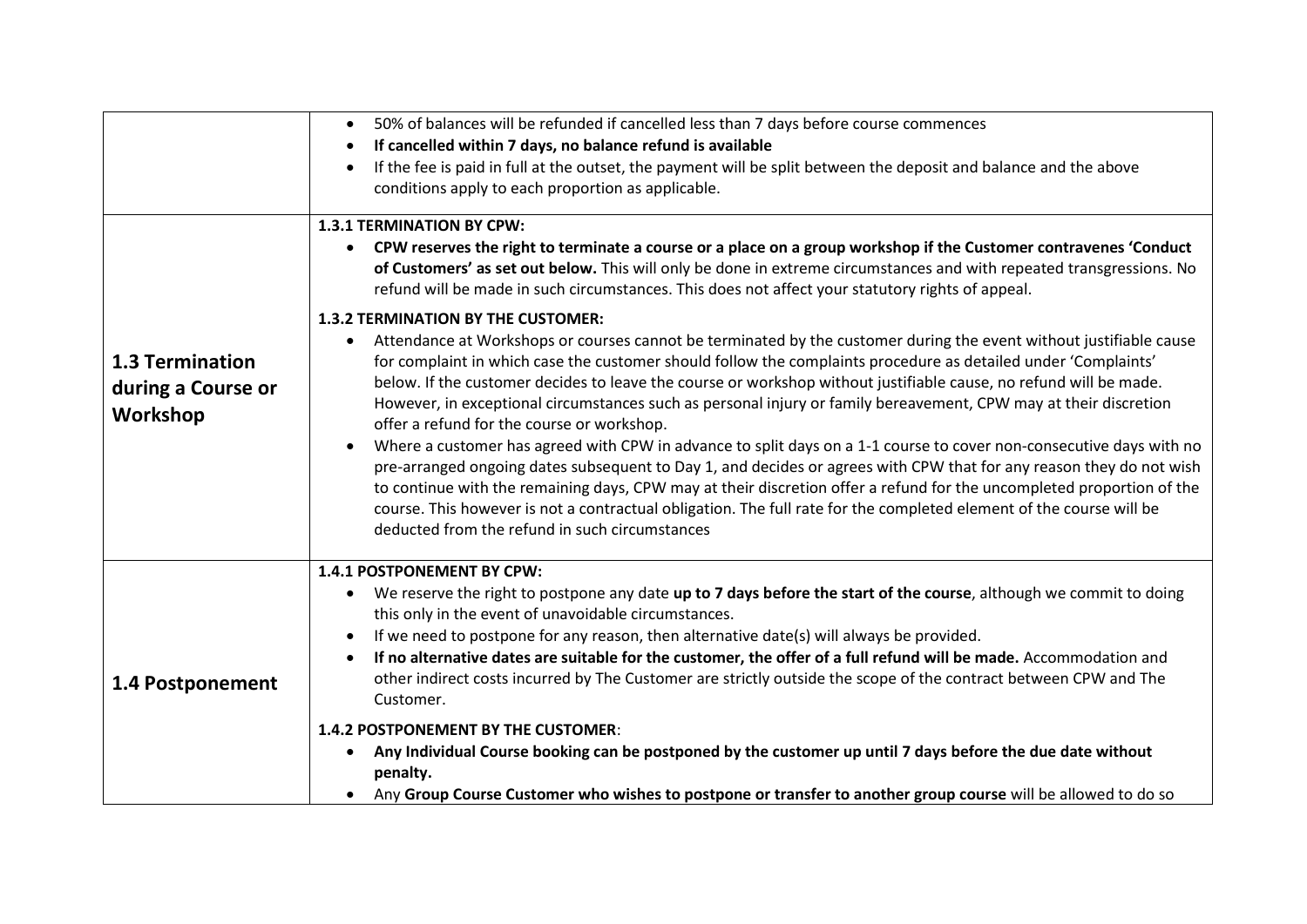|                                                  | with a minimum of 14 days notice<br>If an Individual Course is postponed within 7 days and a Group Workshop within 14 days we will always try to<br>accommodate. However, we reserve the right to apply a 50% surcharge on the booking (with an Individual Course this<br>will only be applied in exceptional circumstances or resulting in direct financial loss by CPW)<br>Group Workshops are NOT postponed in the event of bad weather or by agreement with any individual customer.<br>$\bullet$<br>Any wish to postpone will always be made by individual customers and agreed with CPW at our discretion for that                                                                                                                                                                                                                                                                                        |
|--------------------------------------------------|-----------------------------------------------------------------------------------------------------------------------------------------------------------------------------------------------------------------------------------------------------------------------------------------------------------------------------------------------------------------------------------------------------------------------------------------------------------------------------------------------------------------------------------------------------------------------------------------------------------------------------------------------------------------------------------------------------------------------------------------------------------------------------------------------------------------------------------------------------------------------------------------------------------------|
|                                                  | individual only. However, the itinerary for the day may be amended by CPW to suit conditions as appropriate.<br><b>1.4.3 POSTPONEMENT BY AGREEMENT:</b><br>Courses can be rearranged in the event of bad weather or other unforeseen circumstances by agreement of both<br>$\bullet$<br>parties up until the evening before the course is due to commence.<br>There is no financial implication either way in the event of Postponement by Agreement<br>$\bullet$                                                                                                                                                                                                                                                                                                                                                                                                                                               |
| <b>1.5 Gift Vouchers</b>                         | All Gift vouchers are valid for One Year from date of purchase whatever the value.<br>$\bullet$<br>Anyone booking an Individual Course with an unused Voucher after One Year can use the voucher against a place on<br>a Group Course for a further One Year<br>The One Year expiry condition may be waived in exceptional circumstances of which the customer was unaware of at<br>time of booking.<br>Gift Vouchers are fully transferrable to another participant at no additional charge with prior notice to CPW<br>$\bullet$<br>Any Gift Voucher bought as a Photography Course can be used against the cost of other products e.g. Photographic<br>Prints (or vice-versa)<br>No refunds are available on Gift Vouchers and no cash balances will be given to Gift Voucher recipients.<br>Full payment must be made on Gift Vouchers at time of purchase. Payment must be received in full before posting |
| 2. INCLUSIONS / EXCLUSIONS                       |                                                                                                                                                                                                                                                                                                                                                                                                                                                                                                                                                                                                                                                                                                                                                                                                                                                                                                                 |
| 2.1 General<br>Inclusions /<br><b>Exclusions</b> | A full list of inclusions and exclusions is provided with the Trip / Course notes sent to The Customer before the course<br>$\bullet$<br>or Workshop. While this list is not intended to be exhaustive, it does provide guidance on the main features of the<br>Course or Workshop that the Customer should expect when attending. If you consider that there are any major<br>discrepancies from the list provided, please bring them to our attention in order that the situation can be addressed and<br>remedied.                                                                                                                                                                                                                                                                                                                                                                                           |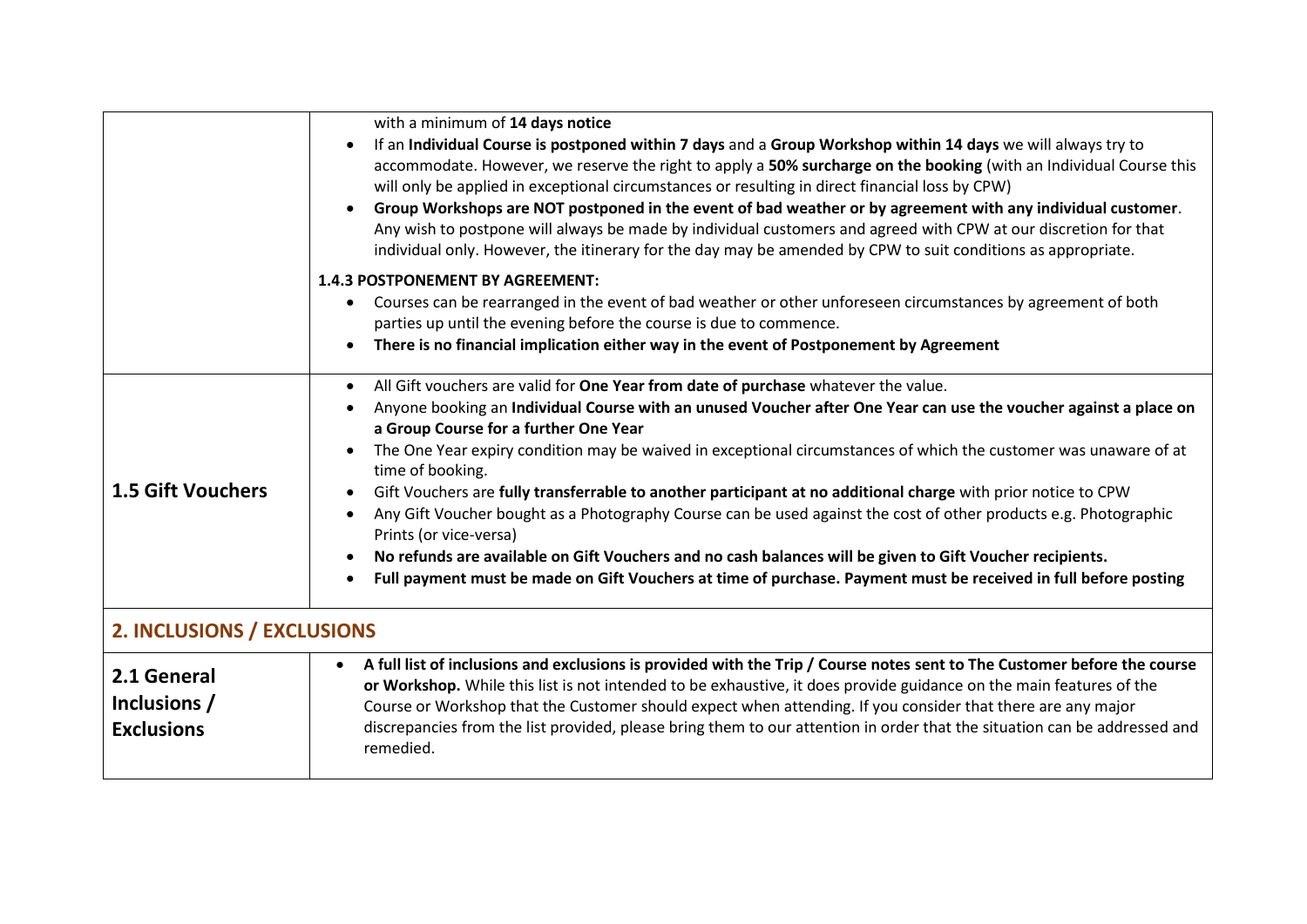| 2.2 Accommodation                              | Courses or workshops do not include accommodation unless specifically stated as included in the price.<br>Where included (in 2019 this is Isle of Skye and Snowdonia only), the description of the accommodation is as on their<br>$\bullet$<br>website and designed to be as accurate as possible. A link to the website is always provided. If in any way you find that<br>the accommodation is not as described, please inform us and I will raise this with the owner / agent.<br>Food / Drink (apart from tea / coffee and light refreshments where stated) are not included in any workshops.<br>Rooms will always be single occupancy with the exception of Two Booking Together in which both are normally required<br>to share a room.                                                                                                                                                                                                                                                           |
|------------------------------------------------|-----------------------------------------------------------------------------------------------------------------------------------------------------------------------------------------------------------------------------------------------------------------------------------------------------------------------------------------------------------------------------------------------------------------------------------------------------------------------------------------------------------------------------------------------------------------------------------------------------------------------------------------------------------------------------------------------------------------------------------------------------------------------------------------------------------------------------------------------------------------------------------------------------------------------------------------------------------------------------------------------------------|
| 2.3 Transport                                  | The Customer will usually be expected to make their own transport arrangements to the start point of the course or<br>$\bullet$<br>workshop. However, on occasion, transfers from local bus / railway terminals will be offered and this will be stated in the<br>trip notes.<br>Pick-Ups from further afield may be available of convenient in terms of routes to destination but this is always at the<br>discretion of CPW.<br>Transportation to locations will be provided for up to 4 customers for the duration of the workshop. In the event of more<br>than 6 attending we ask for a volunteer driver / drivers to provide additional transport or drive themselves.                                                                                                                                                                                                                                                                                                                              |
| <b>3. GENERAL CONDITIONS</b>                   |                                                                                                                                                                                                                                                                                                                                                                                                                                                                                                                                                                                                                                                                                                                                                                                                                                                                                                                                                                                                           |
| 3.1 Non-<br>Participating<br><b>Companions</b> | A Non-Participating companion may attend an Individual Course free of charge.<br>No Non-Participating companion will be allowed on a Group Workshop unless accompanying a person under 16<br>(unless agreed with in individual customer in advance).<br>If the Non-Participating person brings a camera with them on an Individual Course and attends any part of the course,<br>they will be regarded as a Participating customer and charged an appropriate fee at commencement of the course.<br>This does not include iPhone or other mobile Cameras.<br>Course Notes are given to all customers in Digital PDF form are intended for the use of the customer only. This is<br>obviously based on Trust and cannot be enforced but your cooperation is requested not to share them with non-<br>participating persons or other close friends and colleagues.<br>The companion may fully participate on the day by paying the 'Two Person' balance of the fee by any appropriate<br>method of payment. |
| 3.2 Children Under<br>16                       | Children under 16 MUST be accompanied by a Responsible Adult. Conditions apply as above for Non-Participating<br>Companion                                                                                                                                                                                                                                                                                                                                                                                                                                                                                                                                                                                                                                                                                                                                                                                                                                                                                |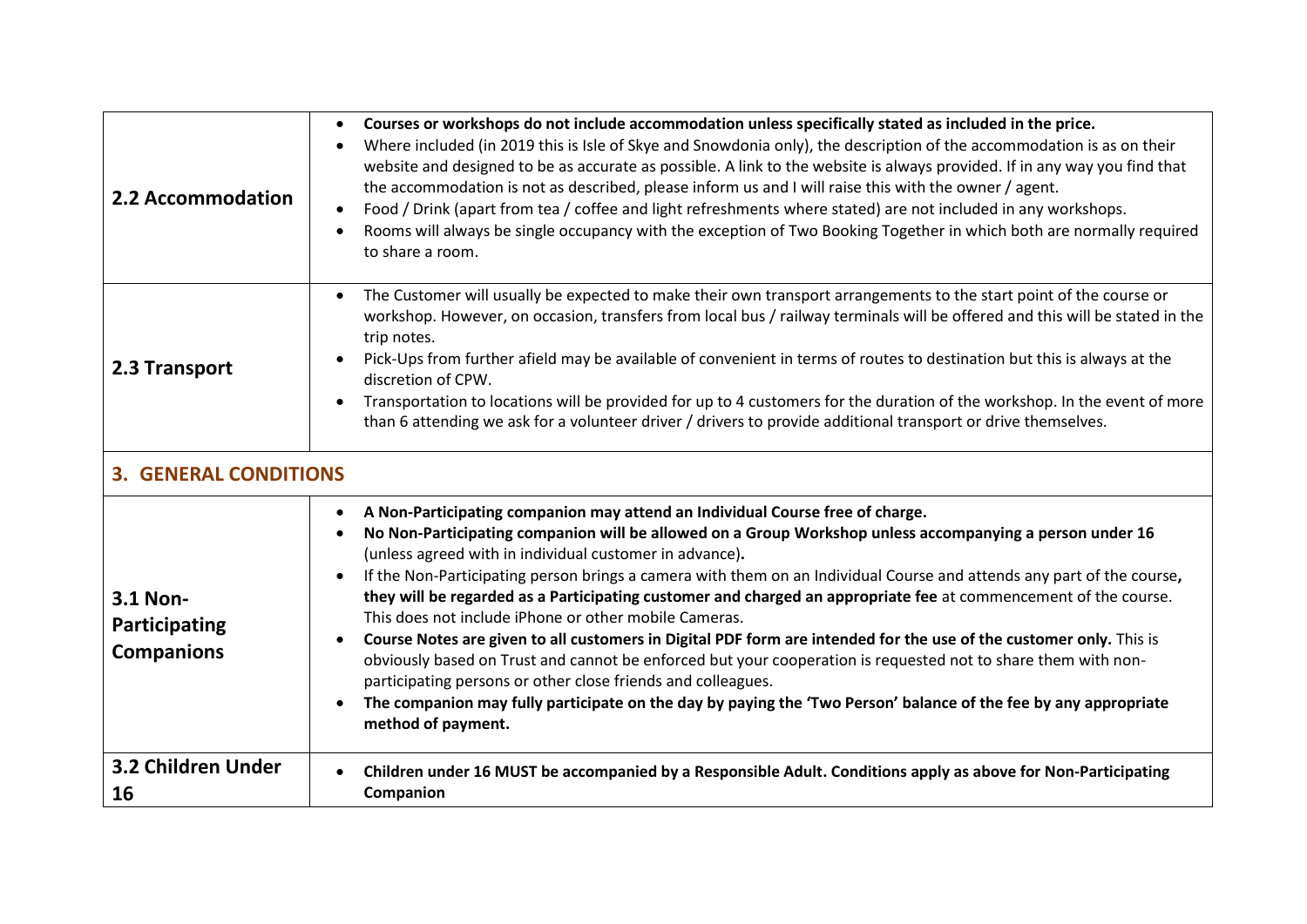|                             | Participants between 16 and 18 can attend alone but only with prior agreement between CPW and parent or guardian.<br>$\bullet$                                                                                                                                                                                                                                                                                                                                                                                                                                                                                                                                                                                                                                                                                                                                                                                            |
|-----------------------------|---------------------------------------------------------------------------------------------------------------------------------------------------------------------------------------------------------------------------------------------------------------------------------------------------------------------------------------------------------------------------------------------------------------------------------------------------------------------------------------------------------------------------------------------------------------------------------------------------------------------------------------------------------------------------------------------------------------------------------------------------------------------------------------------------------------------------------------------------------------------------------------------------------------------------|
| 3.3 Conduct of<br>customers | All customers are forwarded information and advice on Health & Safety, Protection of the Environment and General<br>$\bullet$<br>conduct before participation any course. CPW takes this aspect very seriously and expects the same of customers.<br>All Courses and Workshops are entirely Non-Smoking due to the close proximity to other participants on the workshop<br>whose health and enjoyment may be adversely affected. This includes all outdoor locations.<br>It is The Customers responsibility to comply with this guidance; in the event of repeated non-compliance we reserve<br>the right to ask customers to leave the course. In this event no refund of any fees will be made.<br>Any circulation of Course Notes beyond close family and friends without prior permission is strictly prohibited and if<br>discovered by CPW may result in further action.                                           |
| <b>3.4 Complaints</b>       | CPW takes complaints very seriously. We will always seek to resolve them by agreement before recourse to other means<br>$\bullet$<br>of redress is deemed necessary.<br>We commit to giving a full or partial refund of the course fee if any customer has reasonable grounds for complaint.<br>In the first instance we would ask anyone with a complaint to telephone for an initial discussion. If the outcome of this<br>$\bullet$<br>proves unsatisfactory, we ask the customer to put this in writing via letter or email and at this stage in most cases we will<br>reimburse the course fee unless the reason behind the complaint is unreasonable or can be disproved by CPW.<br>In the event of a dispute between CPW and The Customer (of whatever cause) your normal statutory and legal rights<br>$\bullet$<br>apply and are not affected by any prior discussions which are Without Prejudice at all times. |
| 3.5 Itineraries             | All Course and workshop Itineraries forwarded to Customers in advance of commencement are indicative and a guide<br>$\bullet$<br>only and subject to alternation or amendment depending on weather conditions or other circumstances on the day.<br>However, any amendments are generally made for customers benefit, broad timings and approximate locations will be<br>retained and we will at all times look to maintain the emphasis any learning content of the day and provide at least the<br>equivalent number of teaching hours                                                                                                                                                                                                                                                                                                                                                                                  |
| 3.6 Use of CPW<br>Equipment | Camera, Lenses, Tripods / Filters & other photographic equipment. These are generally made available for use by The<br>Customer when required. We are insured for accidental loss or damage and therefore under normal circumstances we<br>would not seek financial redress. However, in the event that equipment is treated with negligence, disregard or against<br>our advice we would seek full financial compensation for its replacement or repair. An example would be keeping a<br>camera secured to a tripod on uneven ground when our Trip Notes specifically state that the camera should be removed.<br>Use of Laptop / Computer for Viewing & processing of Images. While you encouraged to bring your own laptop loaded                                                                                                                                                                                     |